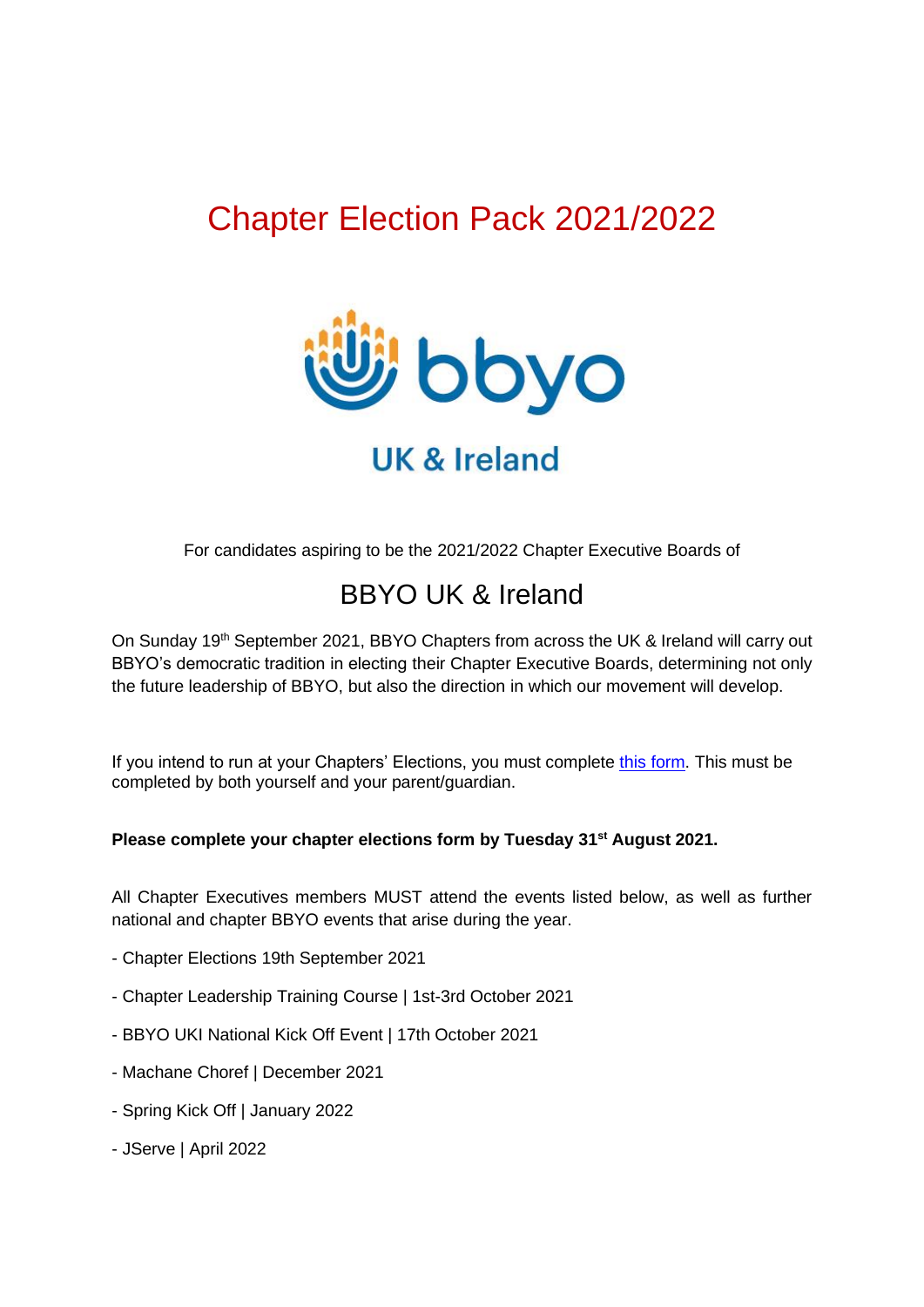## Our Brother Alephs and Sister BBGs

You are reading this letter because you are thinking about standing for an **exciting** and **important** position on the Chapter Executive Boards next year.

We are inspired that you wish to commit yourself to BBYO and help our movement grow. For over 80 years, BBYO has inspired, empowered and developed Jewish Youth and contributed to growing the Jewish community in the UK & Ireland. Serving on the Chapter Executive Boards is one of the many leadership opportunities that BBYO offers and we hope it will shape you as an individual and help propel you into a life of Jewish communal influence and impact.

Spending a year on the BBYO Chapter Executive Board can be an extremely rewarding experience. You will play a vital role in ensuring that our chapters, which are the grassroots of the movement, are well attended with high membership and a high standard of programming. You will work alongside some of BBYO's wonderful Bogrim (post Sixth Form members) to run fantastic events for both your chapters and the region. You will also make your mark on the movement with your own creative projects, enhancing membership, attendance, chapter finances, education and programming.

However, spending a year on the Chapter Executive Boards is also a big commitment. It involves intense work throughout the year, including attending chapter events, being in constant communication with your National counterpart and office team, and fulfilling the duties and responsibilities of your role to the highest standard.

Please read the Chapter Executive Board Job Description for all the positions and the contract of commitment outlined in the declaration form. You should only stand for the Chapter Executive Boards if you are sure that you will be able to fulfil the commitments outlined in the documents.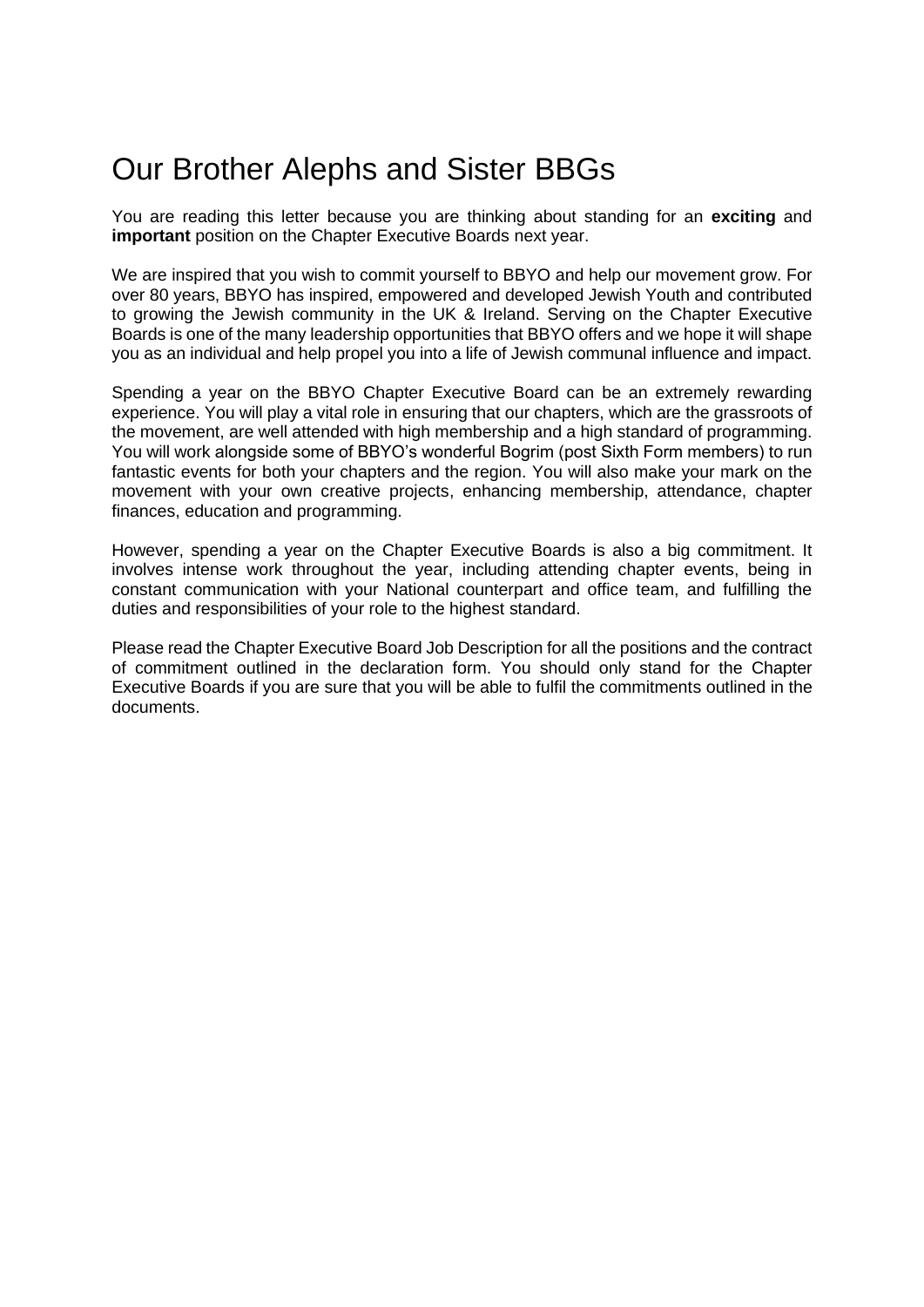# OFFICER RESPONSIBILITIES

#### **All Officers of the 2021-22 Chapter Executive Boards will:**

- Commit their entire term, from September 2021 August 2022, to advance our movement and continue to build BBYO UK & Ireland.
- Attend all chapter meetings to the best of their ability.
- Represent BBYO to the wider community.
- Attend CLTC (Chapter Leadership Training Course) in October 2021.
- Strengthen members' Jewish identity and Israel engagement.
- Ensure effective chapter handovers.
- Attend regular online and in person meeting with either Tash Shaw or Sammy Kemp, BBYO Office Staff.
- Meet all deadlines.
- Maintain regular communication with Tash, Sammy and National Counterparts.
- Remain well informed and up to date on BBYO's International chapter-wide initiatives and participate accordingly.
- Take part in continuous leadership/position training.

#### **The Chapter President will:**

- Ensure the Chapter Executive Board work together as a team.
- Chair weekly Chapter Executive Board meetings throughout the year.
- Co-ordinate recruitment strategy for the chapter along with the Chapter Vice-President with help from Tash and Sammy.
- Be informed and up-to-date on all practices of the chapter.
- Act as the ambassador for the chapter to the wider UK Jewish Community
- Remain in regular communication with Tash and Sammy to discuss chapter progress throughout the year.

#### **The Chapter Vice-President will:**

- Co-ordinate recruitment strategy for the chapter with the Chapter President, with help from Tash and Sammy.
- Implement and track the progress of the chapter recruitment strategy.
- Co-ordinate a phone call system with the chapter to inform members of up-coming programmes and general information
- Be a friendly face and kind individual to all new members in the chapter
- Be fluent in BBYO UKI's recruitment method "MRIHA" you will learn this at CLTC.
- Remain in regular communication with Tash and Sammy to discuss progress throughout the year.
- Fill the duties of the Chapter President if they are unavailable.

#### **The Chapter Administrator will:**

- Ensure that attendance is properly recorded at every programme, using a shared drive with the National Executive, Tash and Sammy.
- Oversee the finances of the chapter.
- Co-ordinate the collation of content for the chapter's section of the National newsletter.
- Successfully plan and execute chapter fundraisers, one per term.
- Remain in regular communication with Tash and Sammy to discuss progress during the year.

#### **The Chapter Jewish and Zionist Awareness Officer (JZA) will:**

- At each Jewish Holiday, plan an initiative for their chapter, with help from the National JZA.
- Constantly review and update BBYO's National and Chapter level customs and traditions relating to Israel and Judaism and make sure that they are adhered to.
- Ensure that chapter programming related to Judaism and Zionism takes place at least once a term.
- We encourage Chapter JZA's to join the committees for National events throughout the year such as Global Shabbat and the Purim Party.
- Ensure that all Jewish and Zionist content is kept in line with BBYO's ideology of Pluralism.